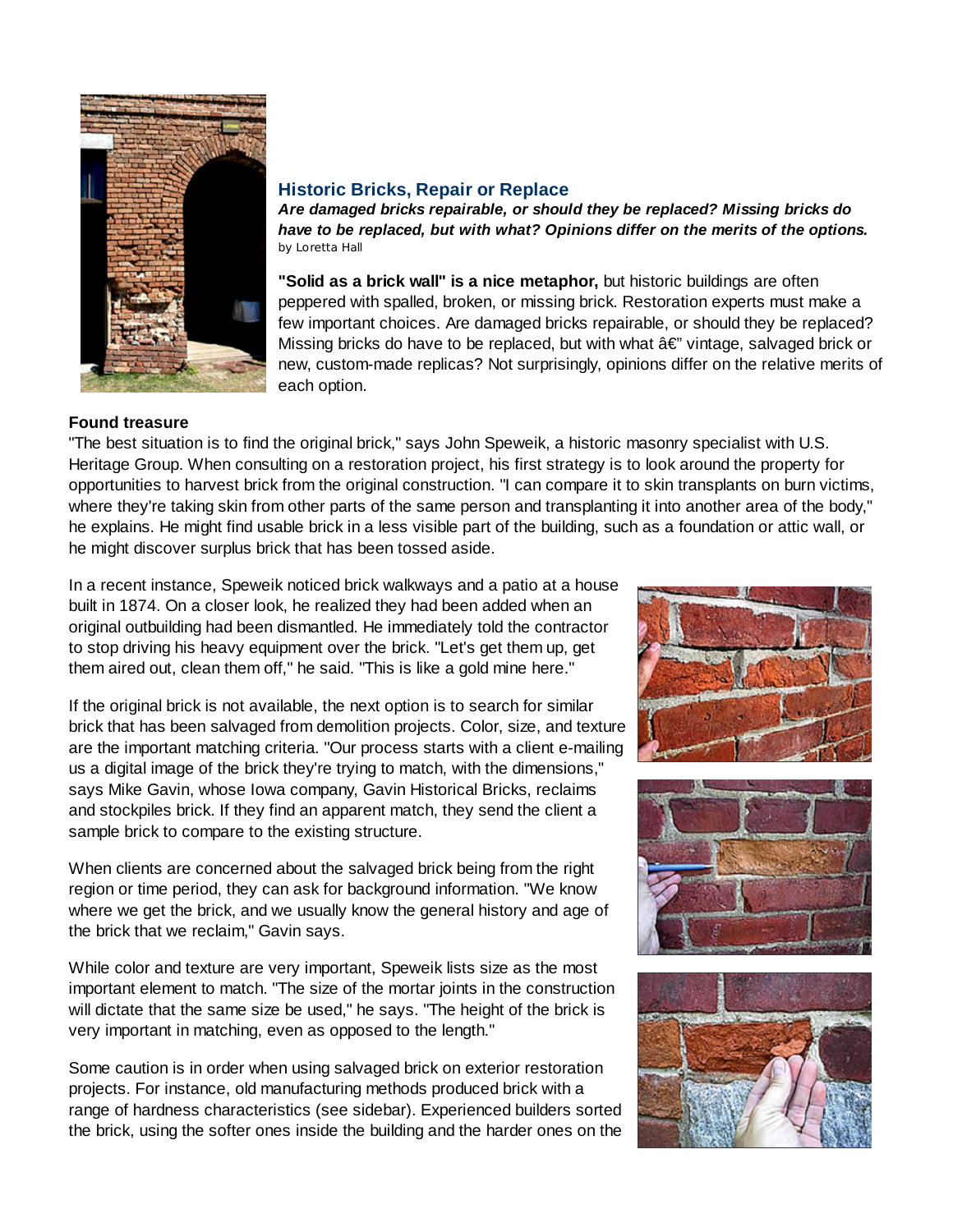exterior. But when a building is demolished, the interior and exterior brick are usually intermingled in the rubble. The visual clues used for the initial sorting will have faded, leaving the less durable bricks looking just like the more durable ones. Inadvertently using softer brick on an exterior restoration can result in early failure. "In the same wall, you may have two or three brick that are falling apart for no apparent reason and all the other brick around them are fine," Speweik says.

top: Deteriorating brick due to portland cement repointing. center: Under-fired brick circa 1820. bottom: Historic brick that has lost its fire skin. The fire skin is like the crust on a loaf of bread: When it is lost, the inside disintegrates at a much more rapid pace.





top: Installation of brick patching material (not finished yet). Three different colors of mortar were used. bottom: Next day close-up. The brick repairs are very hard to find.

When Speweik harvests bricks from an interior wall for exterior repairs, he tests them by clinking two bricks against each other. If the sound is a high-pitched ring, the bricks are probably fully fired and hard enough for exterior use. A dull, clunking sound indicates softer, less durable brick. However, he cautions that this test is not completely reliable. "There really aren't many things you can do to absolutely ensure that it's not an interior [quality] brick," he says. "That's a risk you take."

Another potential problem is that mortar may not adhere as well to secondhand brick. Before being approved for use, reclaimed brick should be tested for water permeability. Water beading up on the surface indicates the presence of a waterproofing treatment, which would prevent mortar adhesion. "Waterproofing naturally deteriorates over a period of years, but if it's present, I don't know how you'd get rid of it," says Dennis Rude, president of Maryland-based Cathedral Stone Products." In addition, it is essential that salvaged brick be thoroughly cleaned to remove all the old mortar before applying fresh mortar.

## **Custom replicas**

If it is not possible to find original or reclaimed brick that adequately matches a restoration project, using new replacements for missing bricks might be considered. Again, caution is in order. "If you take a new brick that is produced in a modern manufacturing company and place it into a historic wall,

it may match, but it may have different water absorption characteristics and performance characteristics that may not be compatible with the brick wall itself," Speweik says.

An acceptable alternative is to have custom-matched replica brick made using traditional techniques and antique kilns. "That's typically a costlier option, just because you set up for a small production of brick," Gavin says. "But we have had a lot of good luck, especially when it's a real unusual texture and that's what's most important to the client."

Colonial Brick Corp., located in Indiana, is another source of custom brick runs. They not only use antique beehive kilns, but they fire them with coal rather than more modern alternatives. Using this century-old technology allows very close matching of historic brick. The company produces more than 10 million brick each year.

## **Rebuilt remnants**

Damaged or deteriorated brick can be rebuilt using mortars formulated to match the original material in both appearance and physical properties. "Physical compatibility will give you a long-term, guaranteed repair that's not going to change in 10 or 20 years," says Rude of Cathedral Stone Products. He stresses the importance of matching the repair material to the original brick. "Not doing some testing before writing specifications and choosing mortars is the same as getting medicine from a doctor



**Brickmaking Techniques** Traditional brick manufacturing was a slow, labor-intensive effort.